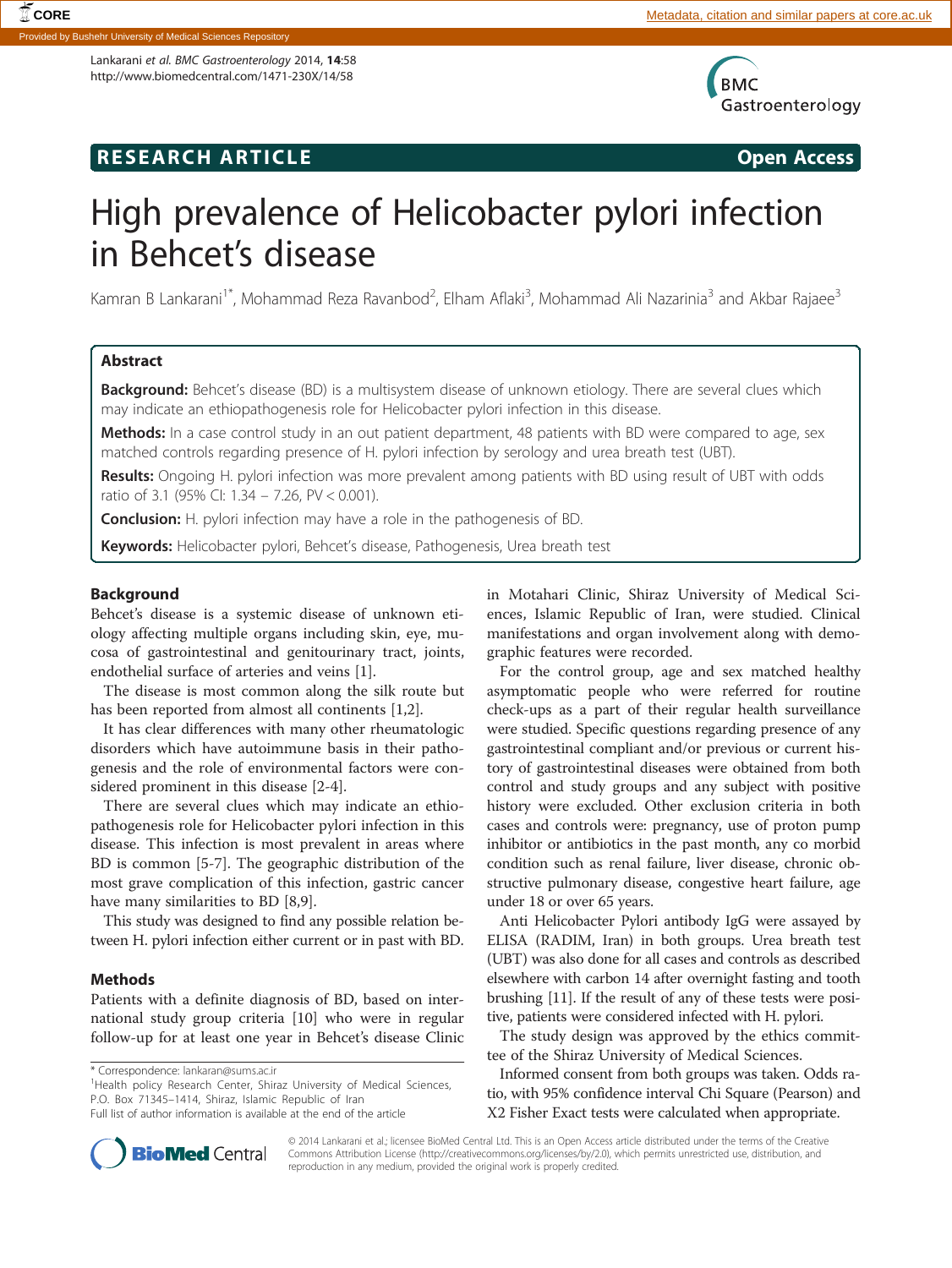| TANIA I DAINUMINDINA ISAAMIND MIIM ITSIISONASSA PYTOIT DAASAD OI PASISIISD IIISII DD MIIM SOIISIOI MUUMP |                   |      |                   |                     |                                                |  |  |  |
|----------------------------------------------------------------------------------------------------------|-------------------|------|-------------------|---------------------|------------------------------------------------|--|--|--|
|                                                                                                          | Mean age $\pm$ SD | Male | Serology positive | <b>UBT</b> positive | Cumulative number of HP infection <sup>®</sup> |  |  |  |
| Case                                                                                                     | $33.2 \pm 8.6$    |      | 29                | 34                  |                                                |  |  |  |
| Controls                                                                                                 | $32.7 + 8.8$      |      |                   | 20                  |                                                |  |  |  |
| PV                                                                                                       | ΝS                | ΝS   | ΝS                | < 0.01              | : 0.05                                         |  |  |  |

Table 1 Demographic features and Helicobacter pylori status of patients with BD and control group

\*Total number of HP infection when either serology and or UBT were positive.

# Results

48 patients (17 males) with BD fulfilled our criteria and were studied. The same number of healthy people was enrolled in the control group.

Both groups were comparable regarding mean age and sex ratio (Table 1).

H. pylori infection as determined by positive UBT was more prevalent in patients with BD, but the results of serology were not significantly different between the two groups.

When a cumulative number of infected patients using two methods was utilized, the odds ratio for H. pylori was 2.4026 (95% CI: 0.99 – 5.828, PV: <0.05).

When the result of UBT alone was considered, the ratio was 3.1 (95% CI:  $1.34 - 7.26$ , PV < 0.001).

The odds ratios of H. pylori infection for each major organ involvement in patients with BD are shown in Table 2, using a cumulative number of infected patients.

There was only one patient with neurobehcet in this series who was H. pylori infected, therefore the odds ratio could not be calculated for this manifestation.

# Discussion

Despite description of BD for more than 2000 years, the pathogenesis of this disease is not clear [[3,12,13\]](#page-2-0). Both genetic and environmental factors are considered to have ethiopathogentic role in BD [[14\]](#page-2-0). It has been shown that Turkish immigrants to Germany have higher incidence of BD compared to native Germans but the incidence of BD is much lower than Turkish population living in Turkey [\[13,15\]](#page-2-0). The same pattern is reported for Japanese immigrants to Hawaii, mainland United States and south America [[13,16\]](#page-2-0).

Among the environmental factors, the role of infectious agents have been proposed [\[13](#page-2-0)]. Viral, bacterial, mycobacterial and even fungal agents have been studied in these patients with variable results.

Several investigators have studied the role of H. pylori infection in BD. Almost all of these studies are from Turkey [[17](#page-2-0)[-20](#page-3-0)]. Avci and colleagues from Turkey probably were the first group to publish on this issue [[17](#page-2-0)]. In their serologic case control study, they did not find no higher prevalence of H. pylori infection in BD compared to control group but H. pylori eradication in a small group of their patients resulted in alleviation of symptoms. Ersoy and Cakmak and their colleagues in two other different studies from Turkey could not find any relation between BD and H. pylori in endoscopic biopsies [\[18,19\]](#page-2-0). Another group from Turkey reported significantly higher prevalence of cytotoxin-associated gene A positivity in BD [[21](#page-3-0)]. In the latter study prevalence of anti H. pylori immunoglobulin G antibody was not significantly higher in BD which is in concordance to previous studies but patients' symptoms improved after H. pylori eradication like Avci's report.

Interestingly there are only case reports on association of H. pylori infection and BD from Japan [[22\]](#page-3-0).

In this study from Iran, with a prevalence BD of 80 per 100,000 of inhabitants [[7\]](#page-2-0), we found higher prevalence of H. pylori infection in patients with BD. This relation was more prominent when result of UBT was used with OR of 3.1 (95% CI: 1.34 – 7.26, PV < 0.001). Using serology, there was no significant difference between case and control group regarding prevalence of H. pylori infection as was reported by previous researchers.

The reason that serologic evidence of H. pylori infection was not different between two groups might be related to the fact that serology can not differentiate between ongoing infection or previous exposure [\[23](#page-3-0)]. It seems BD has a correlation with ongoing infection, as even in previous studies who failed to show a correlation between infection and BD, there were symptomatic improvement with H. pylori eradication in those who were infected [[17,](#page-2-0)[21\]](#page-3-0). Although two previous studies using endoscopic biopsies were not able to show such a relation [[18](#page-2-0),[19](#page-2-0)], but we should note that there are several intervening factors which may result in false negativity of endoscopic biopsies for H. pylori infection detection.

| Table 2 Correlation of clinical findings in BD with HP |  |  |  |  |
|--------------------------------------------------------|--|--|--|--|
| infection                                              |  |  |  |  |

|                          | Total<br>number | HP<br>infected | ΩR    | 95% CI<br>for OR | P value |
|--------------------------|-----------------|----------------|-------|------------------|---------|
| Positive pathergy test   | 13              | 10             | O 99  | $022 - 449$      | 0.987   |
| <b>Urogenital ulcers</b> | 23              | 18             | 1 1 4 | $0.30 - 4.39$    | 0.852   |
| <b>Arthritis</b>         | 9               | 8              | 276   | 031-2489         | 0.366   |
| <b>Uveitis</b>           | 12              | 7              | 0.28  | $0.07 - 1.19$    | 0.084   |
| DVT*                     | 4               | 3              | 0.88  | $0.08 - 9.44$    | 0.918   |
| Acneiform rash           | 16              | 14             | 274   | $052 - 1455$     | 0.237   |
| Erythema nodosum         | 4               | 3              | 0.88  | $0.08 - 9.44$    | 0918    |

\*DVT: Deep Vein Thrombosis.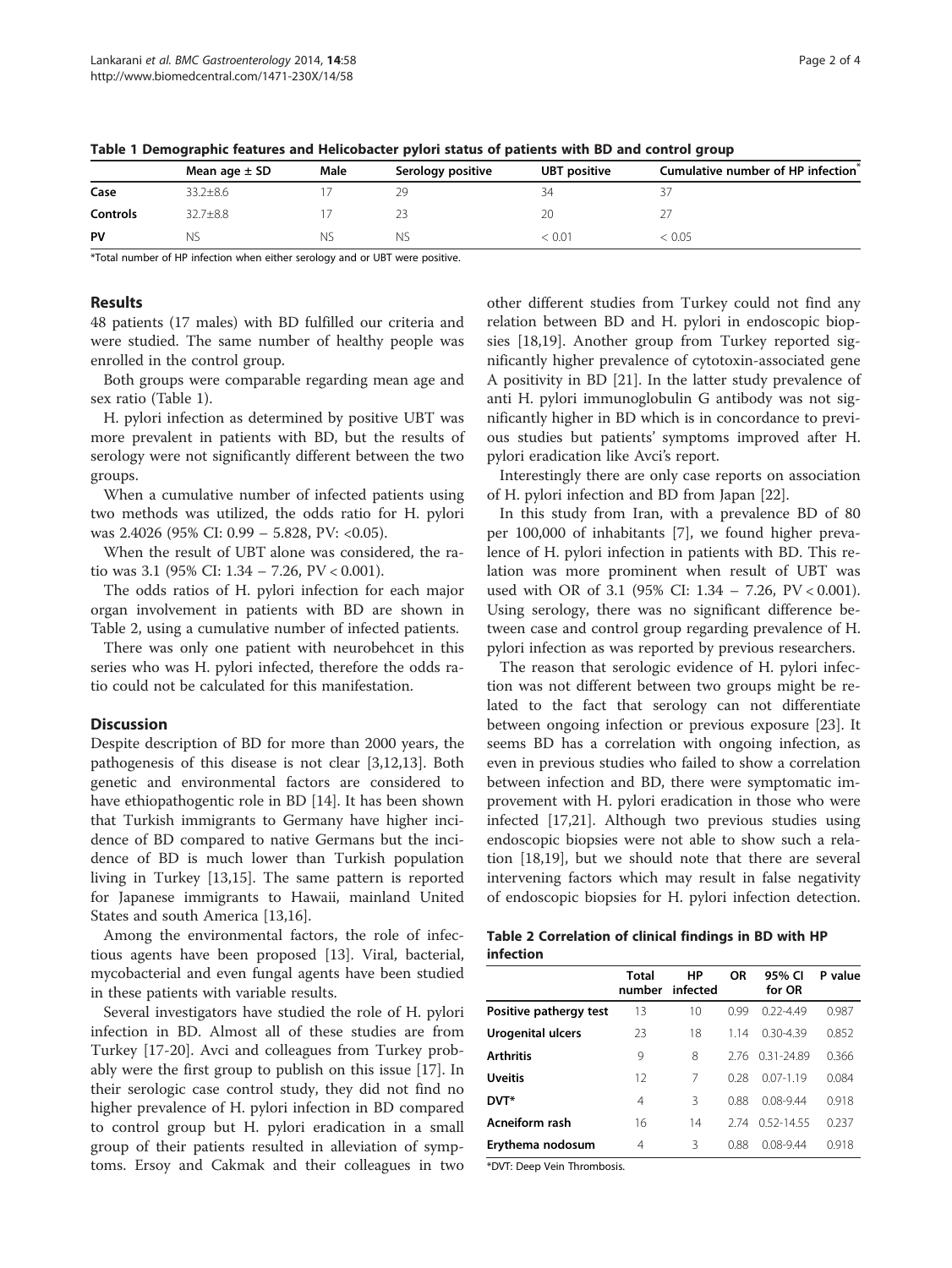<span id="page-2-0"></span>These include inadequate specimens, use of proton pump inhibitors and other acid suppressive agents, recent use of antibiotics among others [[23](#page-3-0)]. In our study we strictly excluded patients who had factors which could interfere with result of UBT and this may explain the different results.

Although the odds ratio for H. pylori infection using cumulative number of infected patients by both UBT and serology was 2.4026 with a p value of less than 0.05. This may be related to relatively small size of our study group [[24\]](#page-3-0).

Whether any specific presentation of BD is related to H. pylori infection, has been investigated in few studies. Researchers from Turkey did not find any relation between deep vein thrombosis and H. pylori infection in BD [\[20\]](#page-3-0). In our own study we could not find statistically significant correlation between H. pylori infection and BD manifestations, but it seems the limited number of our cases have been contributing. Larger studies are needed to investigate such relation.

The possible mechanism of action of bacterial infections including H. pylori in the pathogensis of BD may involve molecular homology of bacterial antigens and human heat shock protein (HSP) which is now proposed as the possible antigen in BD [3,4]. This antigen is expressed outside of cellular membrane in response to shock and other stresses and physiologic stimuli. Elevated HSP and antibody against this protein have been shown in sera of patients with BD [\[25](#page-3-0)]. The mucosal expression of HSP was also found to be higher in BD [\[26](#page-3-0)]. There is homology between bacterial antigens and human HSP. Although much of this homology has been reported for Streptococcus sanguis [\[27](#page-3-0)], the same homology has also been reported for H. pylori [\[28\]](#page-3-0). This would stimulate δγ T cells. This stimulation would be further augmented with exposure to human HSP and start a cascade of proinflammatory reactions.

# Conclusions

In conclusion our study from Iran using UBT could reveal a correlation between ongoing H. pylori infection and BD in contrary to all previous reports which had some limitations in their methodologies. To find a correlation between H. pylori infection and specific manifestations of BD, larger studies are needed.

#### Competing interests

The authors declare that they have no competing interests.

# Authors' contributions

KBL developed the idea, arranged the logistic for the study, contributed in data analysis and preparation of manuscript. MRR, MAN, EA and contributed in data gathering and analysis of data and preparation of the manuscript. AR contributed to data gathering and preparation of the manuscript. All authors read and approved the final manuscript.

#### Acknowledgement

This work was supported by a grant from Shiraz University of Medical Sciences to the corresponding author.

#### Author details

<sup>1</sup>Health policy Research Center, Shiraz University of Medical Sciences, P.O. Box 71345-1414, Shiraz, Islamic Republic of Iran. <sup>2</sup>Bushehr University of Medical Sciences, Bushehr, Islamic Republic of Iran. <sup>3</sup>Rheumatology Research Center, Shiraz University of Medical Sciences, Shiraz, Islamic Republic of Iran.

#### Received: 20 July 2013 Accepted: 12 March 2014 Published: 31 March 2014

#### References

- 1. Davatchi F, Shahram F, Chams-Davatchi C, Shams H, Nadji A, Akhlaghi M, Faezi T, Ghodsi Z, Faridar A, Ashofteh F, Sadeghi Abdollahi B: Behcet's disease: from East to West. Clin Rheumatol 2010, 29:823-833.
- 2. Mendes D, Correia M, Barbedo M, Vaio T, Mota M, Goncalves O, Valente J: Behcet's disease–a contemporary review. J Autoimmun 2009, 32:178–188.
- 3. Mendoza-Pinto C, Garcia-Carrasco M, Jimenez-Hernandez M, Jimenez Hernandez C, Riebeling-Navarro C, Nava Zavala A, Vera Recabarren M, Espinosa G, Jara Quezada J, Cervera R: Etiopathogenesis of Behcet's disease. Autoimmun Rev 2010, 9:241–245.
- 4. Pleyer U, Hazirolan D, Stubiger N: Comments on the pathogenesis of Behcet's disease. A key to understanding new therapies? Ophthalmologe 2012, 109(6):563–567. Epub 2012/06/16. Anmerkungen zur Pathogenese des Morbus Behcet. Ein Schlussel zum Verstandnis neuer Therapien?
- 5. Tan HJ, Goh KL: Changing epidemiology of Helicobacter pylori in Asia. J Dig Dis 2008, 9(4):186–189. Epub 2008/10/31.
- 6. Goh KL, Chan WK, Shiota S, Yamaoka Y: Epidemiology of Helicobacter pylori infection and public health implications. Helicobacter 2011, 16(Suppl 1):1–9. Epub 2011/09/16.
- 7. Tonkic A, Tonkic M, Lehours P, Megraud F: Epidemiology and diagnosis of Helicobacter pylori infection. Helicobacter 2012, 17(Suppl 1):1-8. Epub 2012/09/14.
- 8. Fock KM, Ang TL: Epidemiology of Helicobacter pylori infection and gastric cancer in Asia. J Gastroenterol Hepatol 2010, 25(3):479-486. Epub 2010/04/08.
- 9. Krejs GJ: Gastric cancer: epidemiology and risk factors. Dig Dis 2010, 28(4–5):600–603. Epub 2010/11/20.
- 10. Davatchi F: Diagnosis/Classification Criteria for Behcet's Disease. Patholog Res Int 2012, 2012:607921. Epub 2011/10/01.
- 11. Marshall BJ, Plankey MW, Hoffman SR, Boyd CL, Dye KR, Frierson HF Jr, Guerrant RL, McCallum RW: A 20-minute breath test for helicobacter pylori. Am J Gastroenterol 1991, 86:438–445.
- 12. Kaklamani VG, Vaiopoulos G, Kaklamanis PG: Behcet's Disease. Semin Arthritis Rheum 1998, 27(4):197–217. Epub 1998/03/26.
- 13. Galeone M, Colucci R, D'Erme AM, Moretti S, Lotti T: Potential Infectious Etiology of Behcet's Disease. Patholog Res Int 2012, 2012:595380. Epub 2012/01/19.
- 14. Pineton de Chambrun M, Wechsler B, Geri G, Cacoub P, Saadoun D: New insights into the pathogenesis of Behcet's disease. Autoimmun Rev 2012, 11(10):687–698. Epub 2011/12/27.
- 15. Zouboulis CC, Kotter I, Djawari D, Kirch W, Kohl PK, Ochsendorf FR, Keitel W, Stadler R, Wollina U, Proksch E, Sohnchen R, Weber H, Gollnick HP, Holzle E, Fritz K, Licht T, Orfanos CE: Epidemiological features of Adamantiades-Behcet's disease in Germany and in Europe. Yonsei Med J 1997, 38:411–422.
- 16. Hirohata T, Kuratsune M, Nomura A, Jimi S: Prevalence of Behcet's syndrome in Hawaii. With particular reference to the comparison of the Japanese in Hawaii and Japan. Hawaii Med J 1975, 34(7):244-246. Epub 1975/07/01.
- 17. Avci O, Ellidokuz E, Simsek I, Buyukgebiz B, Gunes AT: Helicobacter pylori and Behcet's disease. Dermatology 1999, 199(2):140-143. Epub 1999/11/13.
- 18. Cakmak SK, Cakmak A, Gul U, Sulaimanov M, Bingol P, Hazinedaroglu MS: Upper gastrointestinal abnormalities and Helicobacter pylori in Behcet's disease. Int J Dermatol 2009, 48(11):1174–1176. Epub 2010/01/13.
- 19. Ersoy O, Ersoy R, Yayar O, Demirci H, Tatlican S: H pylori infection in patients with Behcet's disease. World J Gastroenterol 2007, 13(21):2983–2985. Epub 2007/06/26.